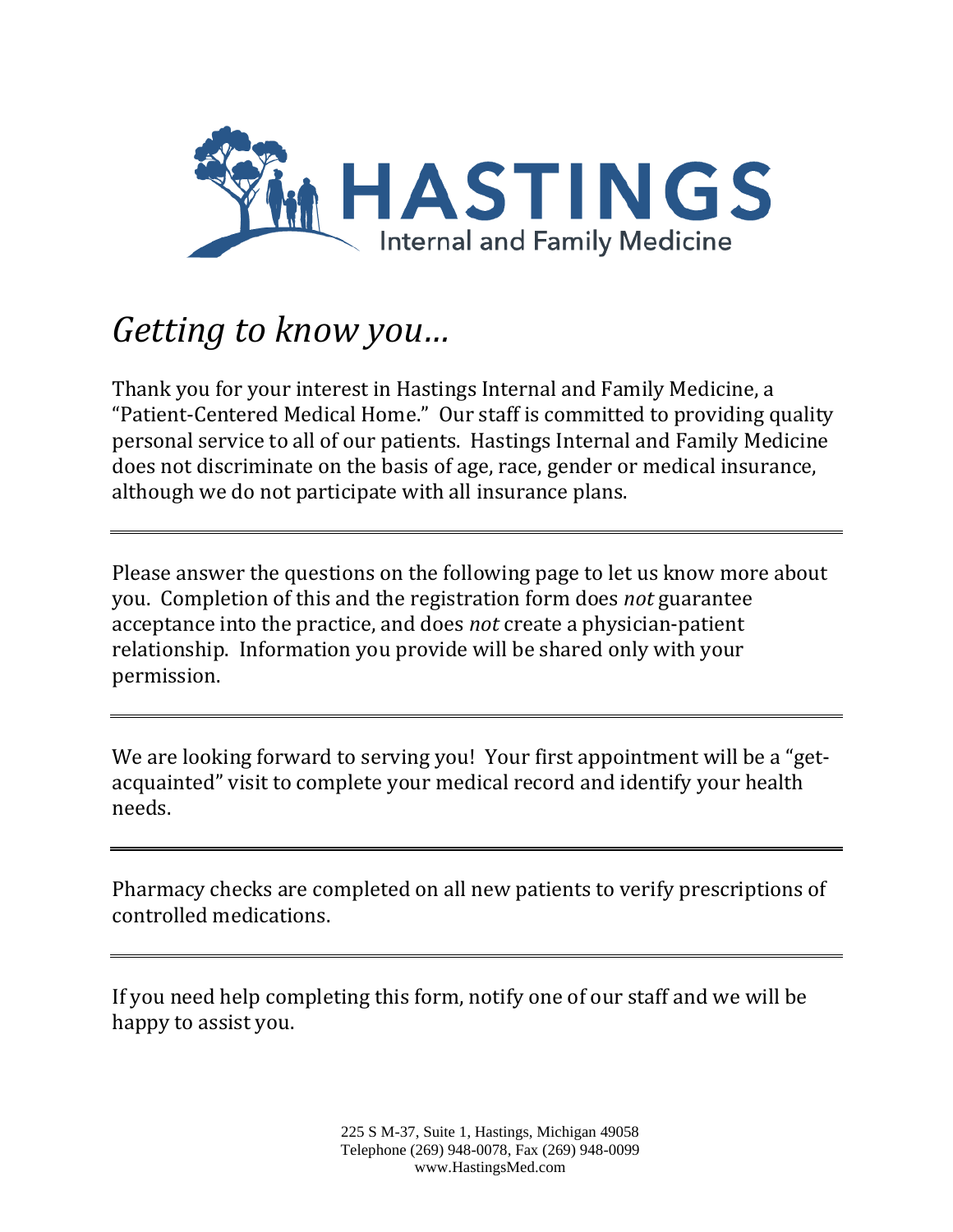## General information

| Who referred you to Hastings Internal and Family Medicine?                                            |  |  |
|-------------------------------------------------------------------------------------------------------|--|--|
| Why are you looking for a new medical provider?                                                       |  |  |
| How many times have you visited the emergency department in the past 12 months?                       |  |  |
| List the names of all doctors including specialists that you have seen in the past 12 months:         |  |  |
|                                                                                                       |  |  |
| List all your medications and doses - (include prescriptions, over-the-counter meds and supplements): |  |  |
|                                                                                                       |  |  |
|                                                                                                       |  |  |
|                                                                                                       |  |  |